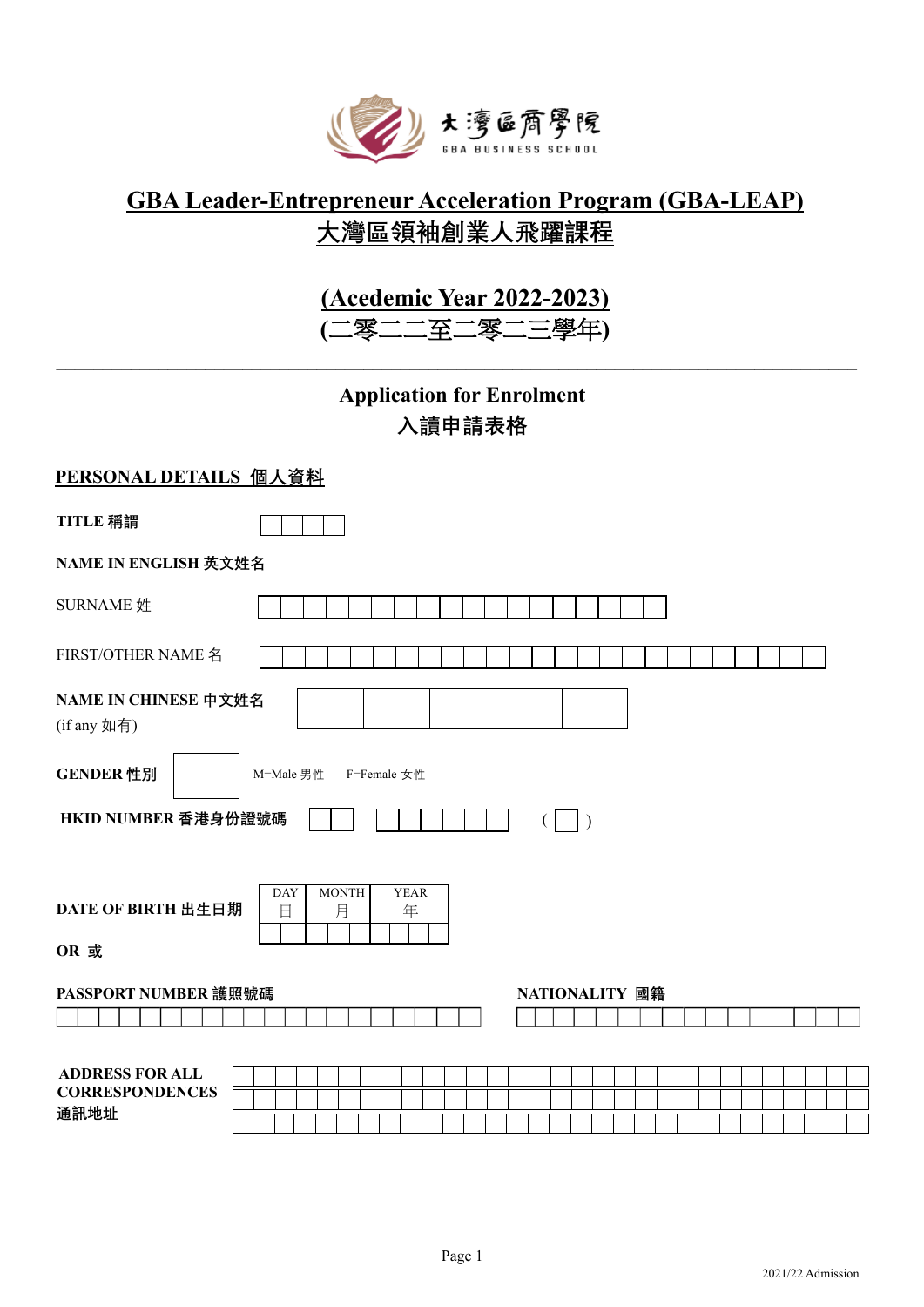CURRENT RIGHT OF RESIDENCE IN HONG KONG? 你是否香港居民? □ Yes 是 □ No 否

| <b>HOME TEL NO. 住宅電話</b>                              |  |  |  |  |  |  |  |  |  |              |  |  |  |
|-------------------------------------------------------|--|--|--|--|--|--|--|--|--|--------------|--|--|--|
| OFFICE TEL NO. 公司電話  <br>MOBILE PHONE NO. 手提電話        |  |  |  |  |  |  |  |  |  |              |  |  |  |
| E-MAIL ADDRESS 電郵地址                                   |  |  |  |  |  |  |  |  |  |              |  |  |  |
| DISABILITIES OR SPCEIAL EDUCATIONAL NEEDS* 是否需要特殊學習安排 |  |  |  |  |  |  |  |  |  | YES 是 / NO 否 |  |  |  |

**(IF YES, PLEASE SPECIFY 如是,請註明** :\_\_\_\_\_\_\_\_\_\_\_\_\_\_\_\_\_\_\_\_\_\_\_\_\_\_\_\_\_\_\_\_\_\_\_\_\_\_\_\_\_\_)

#### **POST-SECONDARY AND UNIVERSITY EDUCATION** 學歷

List in chronological order. Copies of proof of qualifications and official transcripts must be attached. 按時間順序列出。 必須附上學歷證明和正式成績單的複印件。

| From 由     | To 至       | Name of Institution | Qualification(s) | Honours        | Date of Award |
|------------|------------|---------------------|------------------|----------------|---------------|
| Month/Year | Month/Year | 頒授機構                | Obtained         | Classification | 頒授日期          |
| 月/年        | 月/年        |                     | 獲頒學歷             | 榮譽             |               |
|            |            |                     |                  |                |               |
|            |            |                     |                  |                |               |
|            |            |                     |                  |                |               |
|            |            |                     |                  |                |               |
|            |            |                     |                  |                |               |
|            |            |                     |                  |                |               |
|            |            |                     |                  |                |               |
|            |            |                     |                  |                |               |
|            |            |                     |                  |                |               |
|            |            |                     |                  |                |               |

#### **OTHER ACADEMIC/PROFESSIONAL QUALIFICATIONS** Copies of proof of qualification must be attached. 其他學術**/**專業資格必須附上資格證明復印件。

| Academic/Professional Qualification<br>學術與專業資格 | Name of Educational, Training or<br>Professional Institution<br>教育、培訓或專業機構的名稱 | Date of Award<br>頒授日期 |
|------------------------------------------------|-------------------------------------------------------------------------------|-----------------------|
|                                                |                                                                               |                       |
|                                                |                                                                               |                       |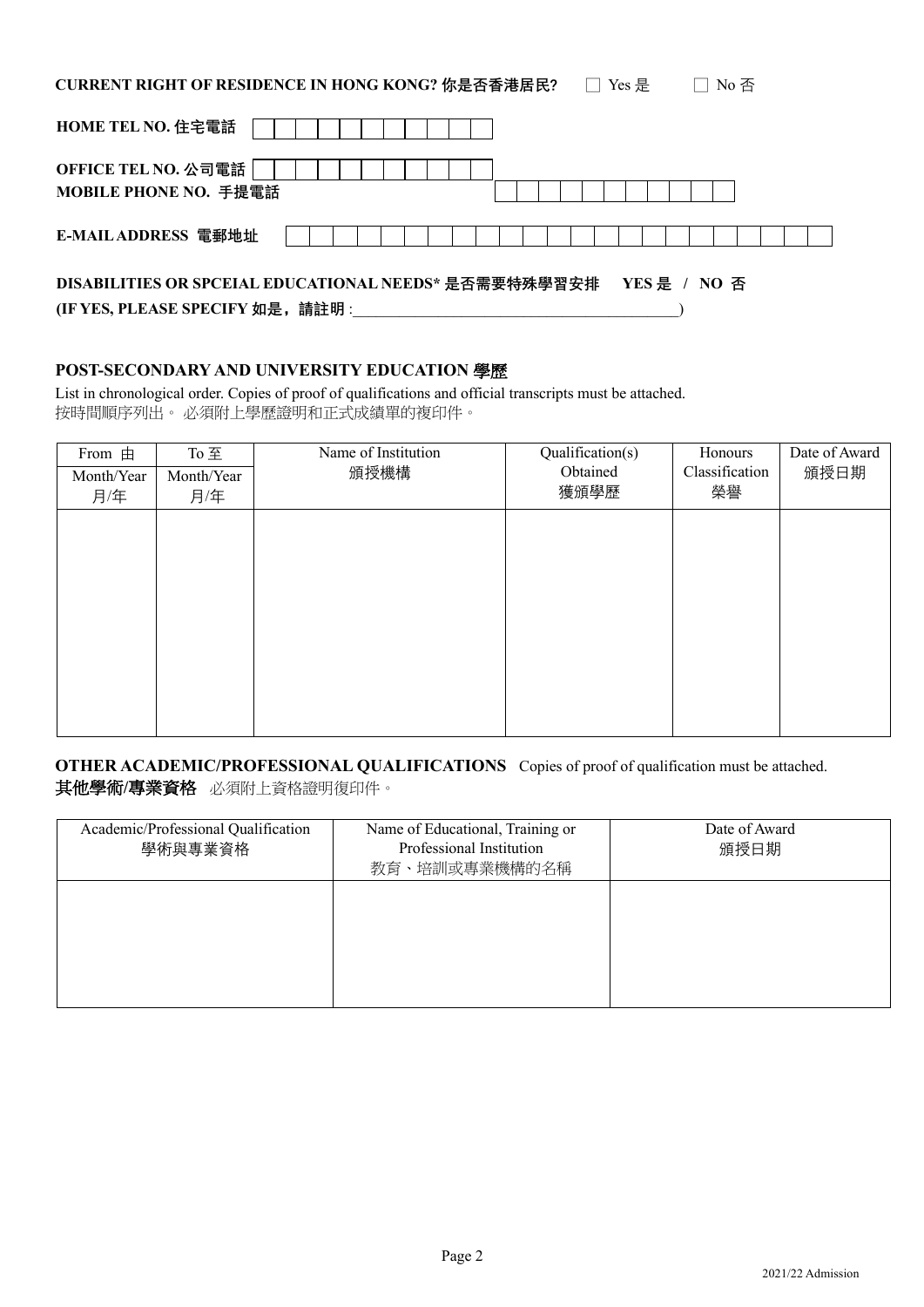**RELEVANT WORK EXPERIENCE** List in chronological order. (You may attach your resume/CV maximum of 4 pages). 相關工作經歷按時間順序列出。 (可以附上最多 4 頁的個人簡歷/CV)。

| From $\pm$<br>Month/Year<br>月/年 | To $\overline{\mathbf{\pm}}$<br>Month/Year<br>月/年 | Full-time/<br>Part-time<br>全職/兼職 | Name of Organization<br>機構/公司名稱 | Position and Responsibilities<br>職位和職責 |
|---------------------------------|---------------------------------------------------|----------------------------------|---------------------------------|----------------------------------------|
|                                 |                                                   |                                  |                                 |                                        |
|                                 |                                                   |                                  |                                 |                                        |

#### **ENGLISH LANGUAGE PROFICIENCY** Copies of proof of qualification must be attached. **英語語言能力** 必須附上資格證明的複印件。

| Title of Examination<br>(e.g. HKDSE /TOEFL/IELTS)<br>考試名稱<br>(例如香港中學文憑考試、托福、<br>雅思) | Examination Board/Authority<br>考試局/評核機構 | Date of Award<br>頒授日期 | Grade/Score<br>成績/分數 |
|-------------------------------------------------------------------------------------|-----------------------------------------|-----------------------|----------------------|
|                                                                                     |                                         |                       |                      |

**PERSONAL STATEMENT** Write a statement in support of your application (max. 300 words) **個人陳述** 寫一份支持您的申請的聲明(最多 300 字)

Among the things you may wish to include are: 內容可包括:

- Why are you applying for this program? 你為什麼申請這個課程?
- How your previous education and experience relates to this program of study? 你以前的教育和經歷與該課程有何關係?

**How this program fits into your long-term academic or career plan?** 該課程如何適合你的長期學術或職業計 劃? **(Please use attach sheet if necessary)** (如有需要請使用附頁)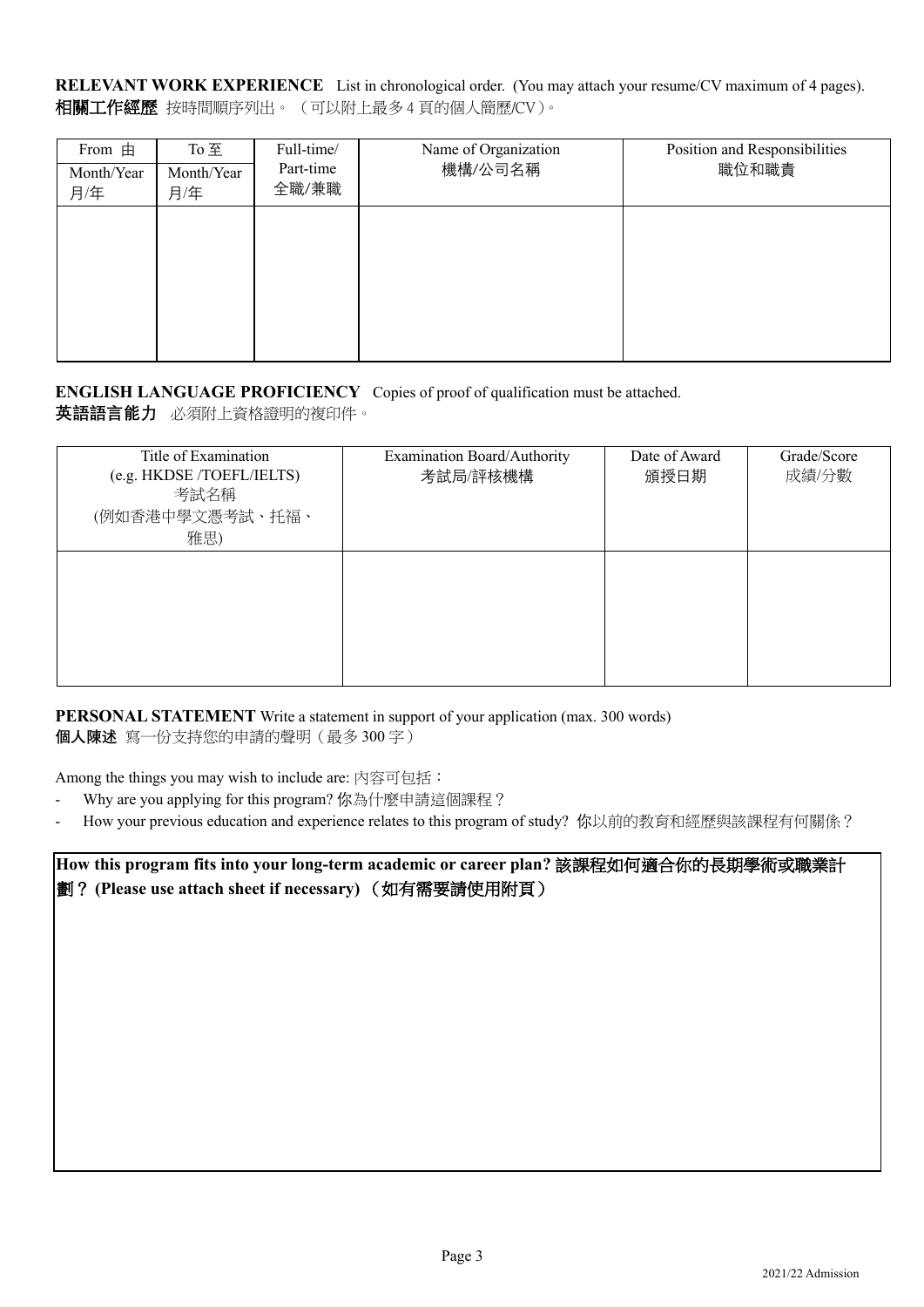#### **REFERENCES** 推薦人

Enter below the names and addresses of two persons who have consented to act as your referees. Referees can either be an academic or employment referee. Referees are highly recommended to use a Reference Form (downloaded the link **here**) and to return the forms directly to the GBA Business School by the application deadline through email to enrolment@gbabs.hk or by post. 請在下方寫下兩位同意擔任你推薦人的姓名和地址。推薦人可以是來自學術或工作領域。 強烈建議推薦人使用參考表格 (在此處下載鏈接),並在申請截止日期前通過電子郵件至 enrolment@gbabs.hk 或郵寄方式將表格直接交回大灣區商學 院。

| Name 姓名            | Position 職位 | Relationship 關係      |
|--------------------|-------------|----------------------|
| Email Address 電郵地址 |             | Contact Tel No. 聯繫電話 |

| Name 姓名            | Position 職位 | Relationship 關係      |
|--------------------|-------------|----------------------|
|                    |             |                      |
|                    |             |                      |
| Email Address 電郵地址 |             | Contact Tel No. 聯繫電話 |
|                    |             |                      |
|                    |             |                      |

#### **USE OF PERSONAL DATA 個人信息使用聲明**

The School intends to use your personal data (i.e. your name, student number, contact details, and other relevant information) for promotion of our education and training programs, activities and services, including but not limited to awards, scholarships, bursaries, grants, loans, banking/insurance/credit cards, discounts, benefits, privileges, fundraising, celebration events, talks, conferences, seminars and publications, but we will not use your data unless we have received your consent. The School will not, under any circumstances, transfer your personal data to a third party for direct marketing purposes.

學院將使用你的個人資料(例如:姓名、學號、聯繫方式和其他相關信息)用於推廣我們的教育和培訓計劃、活動和服 務,包括但不限於獎勵、獎學金、助學金、 貸款、銀行/保險/信用卡、折扣、福利、特權、籌款、慶祝活動、講座、會 議、研討會和出版物。但除非我們得到你的同意,否則我們不會使用你的個人信息。 在任何情況下,學院都不會出於直 接營銷目的將你的個人數據傳輸給第三方。

Please tick the box to indicate your consent. 請勾選方框以表明您的同意。

I AGREE that the School may use my personal data for the purpose of promotion of the School's education and training programs, activities and services as indicated above.

我同意學院可以將我的個人資料用於促進學院的教育和培訓計劃、活動和服務,如上文所述。